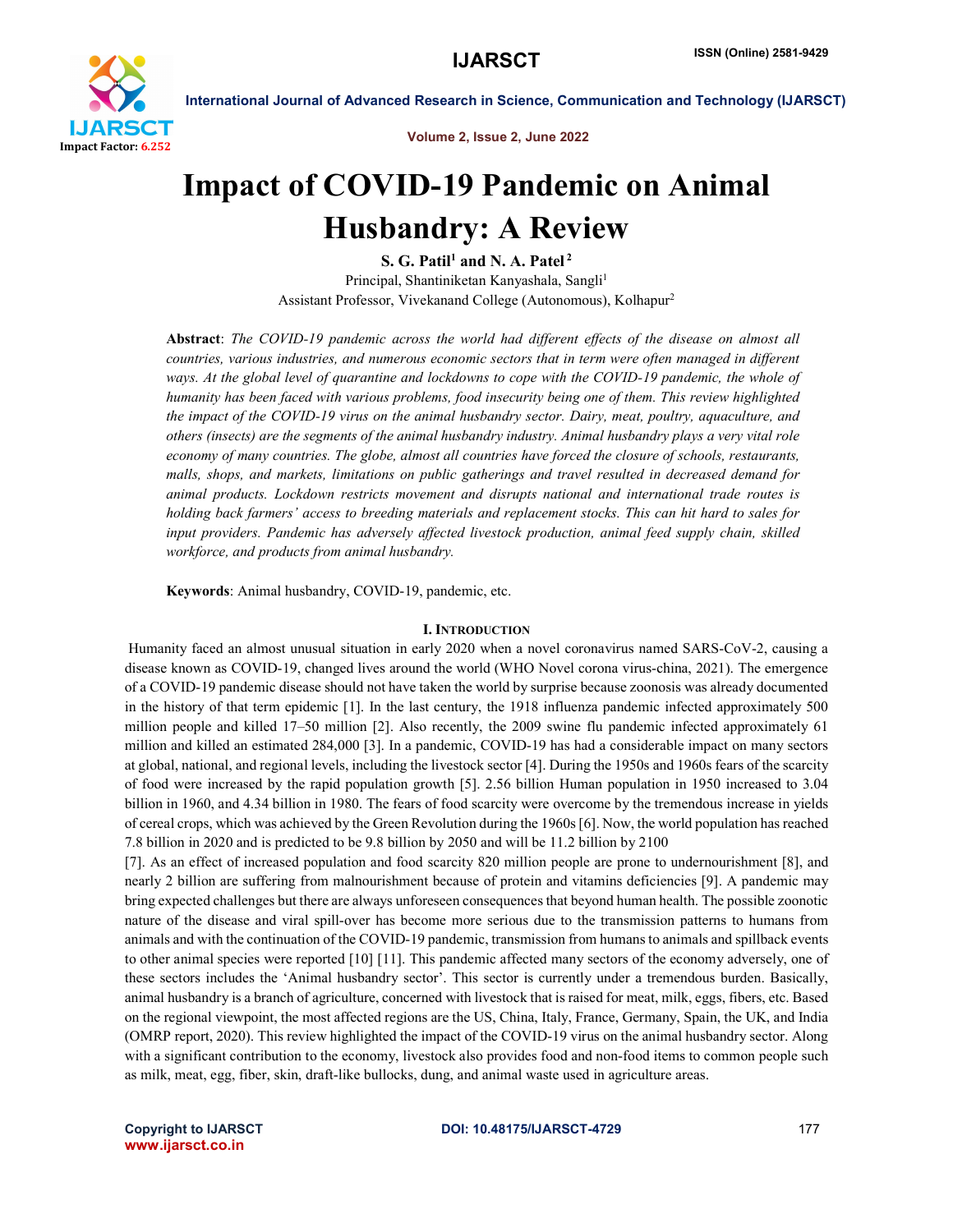

# Volume 2, Issue 2, June 2022

The objective of sustainable agriculture with livestock is to adopt technologies that increase food production [12] [13] [14] and also minimize any risks of diseases and infections through intensive livestock farming [15] [16].

# II. MATERIALS AND METHODS

This systematic review of the impact of the COVID-19 pandemic on animal husbandry industries literature searches was conducted independently by authors. A preliminary search in Google Scholar for articles that reported data on Searches was retrieved from electronic databases including Web of Science and Pubmed through the use of multiple keywords and expressions that were collected in a reference manager system. In addition, literature including news from media, reports from international, governments, and non-governmental organizations were included.

# Pandemic Affected Animal Husbandry Adversely

Globe went through haphazard changes due to the COVID-19 pandemic; various sectors were threatened and concerns had upraised regarding basic global food security, including production, transport, and maintenance of the supply chain with demand [17]. Most animal organizations and individuals with animals under their care had emergency plans and preparations as per the lessons from previous pandemics in place for such conditions; however, to prevent the spread of COVID-19, human movements were restricted, coupled with the health effects of COVID-19 on the skilled workforce and economic impact, constituted a new threat to animal welfare for this condition there was no preparedness [18] having an unusual impact. Almost all countries had limitations on public gatherings and travel and forced the closure of schools, restaurants, malls, shops, and markets, resulting in decreased animal products demand [19]. COVID-19 infections among skilled workers and subsequent closure of slaughterhouses and food processing plants had also reduced slaughtering and processing throughput [20], all these conditions lead to the overstocking of animals and animal products, and also the killing of animals [21]. To reduce the unbearable costs of animal population maintenance, to whom farmers were not able to feed or trade, farmers depopulated their farms [22]. Decades of modelling pandemics predicted potential consequences, and COVID-19's had an unexpected impact on the food supply chain, and specifically livestock production [19]. Impact of Corona viruses on sectors of animal husbandry.

# **Poultry**

COVID-19 was neither the first nor only challenge to the growing poultry sector faces. The avian influenza outbreak of 2007 had consequences like shutting down more than most of the poultry farms and hatcheries, and also the emergence of disease continues to afflict poultry farmers [23]. Even though chickens are not known to be infected with COVID-19 through the intranasal route, still COVID-19 has had economically negative impacts on the poultry industry [27]. Recurring outbreaks of other diseases in flocks have hindered overall production, leaving some farmers in irresolute financial positions [28]. Raise the price of Day-Old Chick by hatcheries for certain events and festivals, putting farmers at a disadvantage [29]. Because most poultry workers do not have paid sick time, no adequate health care, and low wages, they have limited reserves makes them able to leave steady employment. Additionally, workers in meat and poultry slaughterhouses may get infected through respiratory droplets in the air, from touching contaminated surfaces or objects such as workstations, break room tables, or tools. There was dramatically increase in egg prices during the lockdown period as consumers have started to change their behaviors and habits. The COVID pandemic might also substantially impact the international poultry trade over the next several months [30].

# Piggery

The pandemic because the movement of animals comes under government restrictions had brought most pig production businesses to an entire halt [24]. At one point, there was a 45% reduction in pig processing capacity meaning about 250,000 pigs per day weren't slaughtered. This resulted in longer transport distances to plants operating with extra capacity. Reduced demand for products resulted in increased pig population on farms in Europe [25]. Veterinary experts fear that the restricted movement of animals could produce overcrowding and disease in pig herds. [24] Additionally, large slaughter and processing plants (mainly within the United States) had to shut down because of COVID-19 outbreaks and labor shortages thanks to quarantine measures, resulting in a shortage in slaughter capacity [26].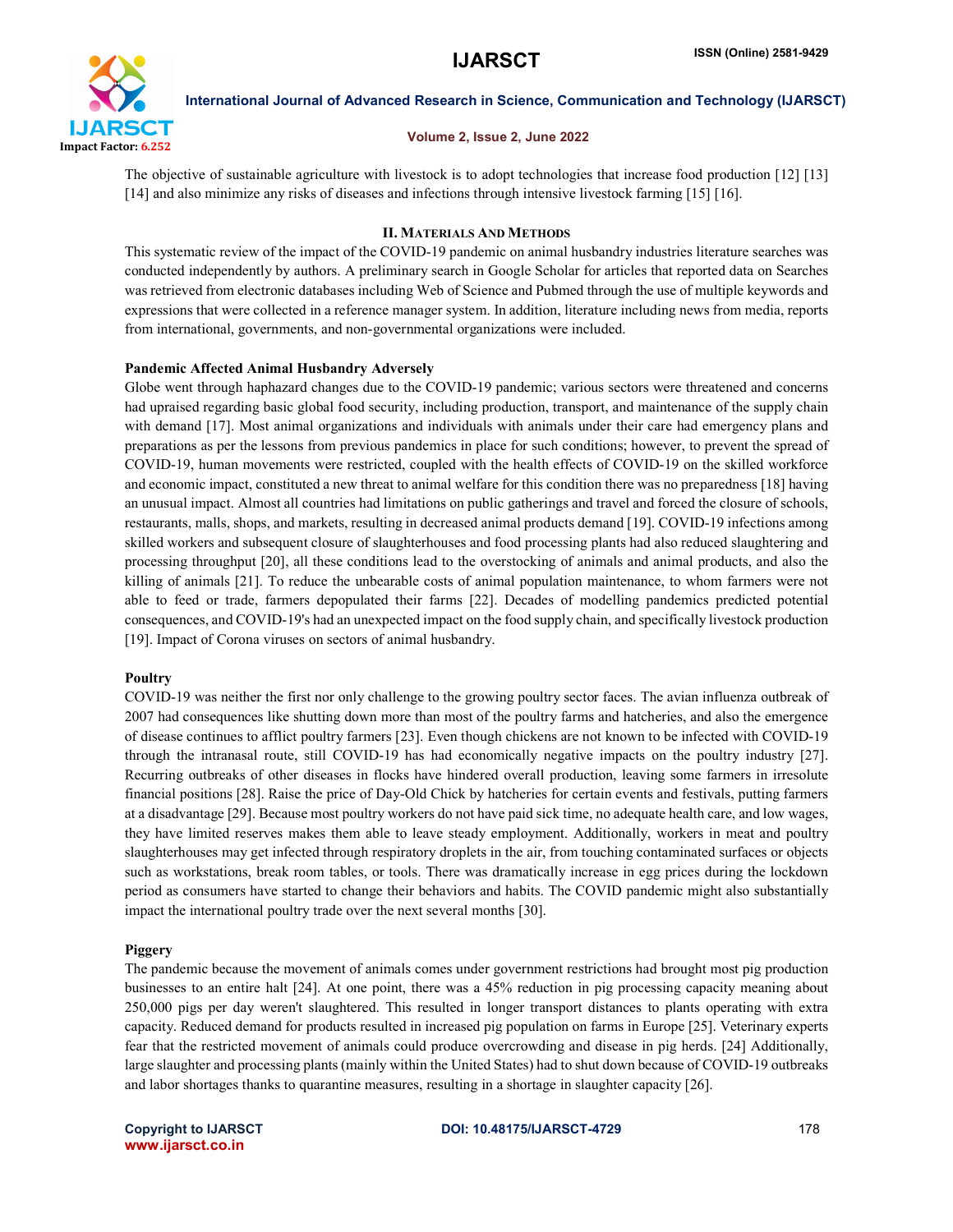

# Volume 2, Issue 2, June 2022

The growing pigs, the increasing problems caused by the shortage of space, and the incontrovertible fact that, despite great efforts, the farmers couldn't sell the pigs, caused psychological stress to farmers. By mid-November 2020, the pig jam grew up to 600,000 animals and farmers waited several weeks for a loading date. Farmers are in an absolute emergency with low prices for pork. Pig farmers faced high financial losses, and for many, it was a matter of livelihood [19].

# Dairy

Milk and dairy products manufacture and sale is one of the primary branches of livestock, food production, and animal husbandry [36] that have suffered the most because dairy products are highly perishable goods and depend on integrated and time-sensitive supply chains [31][32][33][34] [35] [37][38]. It was reported that in China in early 2020 a lot of dairy farms, were not able to sell their milk and products even at the lowest prices, ultimately a few had to dump milk [33][39]. The available data from various literature evidence that in 2020 the planet prices for meat fell by 8-19% and people for dairy products- by 4-8%, especially because of the decline in the economic growth process [42]. This exerted adverse effects on high value-added food products, such as milk, dairy product manufacturing branch, and meat products [36]. Moreover, changes were also observed in all stages of the value chain. During a pandemic, there was a delay and decreased feed supply related to the pandemic-driven restrictions, resulting in the reduced cow weight, and, therefore decrease in milk amount [43]. There is not enough evidence to suggest that cattle might have a role in the COVID-19 transmission. Data from a study on six animals, only two cattle tested positive for the virus in nasal swabs, indicating low susceptibility of cattle to SARS-CoV-2 infection, showing specific seroconversion [44]. However, close contact of infected humans with large numbers of cattle may still lead to infections in cattle [44]. The dairy farmers faced significant loss in both during and post-lockdown periods of the COVID-19 pandemic [40].

# Fish and Cold-Storage Foods

Activities included in a fisheries/aquaculture supply chain are fishing, processing, manufacturing, transport, and an outlet to wholesale/retail markets. Every activity has an equal weightage for the success of the supply chain which was hampered by a pandemic. Each stage of the fisheries and aquaculture supply chain was disrupted by COVID-19 restrictions on human movements. After protecting every stage of the production and supply chain have continued availability of fish and fish products [4]. The SARS-CoV-2 outbreak in December 2019 has been linked to Wuhan - Huanan Seafood Market, China [45][46]. Customers' demand for packaged/frozen products increased in the second quarter of 2020 as they want to stock up on non-perishable food in fear of lockdown extension. In 2018, global fisheries and aquaculture production (excluding aquatic plants) have recorded a demand of nearly 179 million tonnes in live weight equivalent. But during the pandemic high-value fresh fish and aquatic food demand has decreased as restaurants and hotels had forced close, or partially close and restricted measures [4].

Frozen seafood items contaminated with COVID-19 have been reported in China [47]. Reports also revealed that Salmonattached COVID-19 stayed in an infectious status for at least 8 days at  $4^{\circ}$ C, and 2 days at  $25^{\circ}$ C [47]. It is noticeable that at 4°C temperature of refrigerators, transport carriers, cold rooms for storage of fish before selling in the seafood market. Evidence suggested that the import/export of frozen aquaculture products/Cold storage foods can be a source of transmission of COVID-19 across countries and continents [49]. Some imported frozen package surfaces from China showed signs of contamination [48]. This calls for strict inspection measures for the detection of contamination in imported and exported fish during the pandemic [47]. Some countries have exempted the aquaculture sector from lockdown measures [50] or established guidelines to regulate the exercise of the free movement of workers during pandemics [51].

# COVID-19 Effects on the Livestock Product Supply Chain

Livestock, particularly pig, dairy, and poultry sectors, increasingly in the developing world, is characterized by its thorough nature, started by post-war government policies have had intentions to increase production and decrease cost, but still continued by consumer demand now for cheap food [54]. COVID-19 pandemic had an immediate impact like a wave of panic buying by the public [19] affected the global animal husbandry industry. There was a sharp fall in the demand for meat because during an outbreak there were various rumours amongst the people that the virus can spread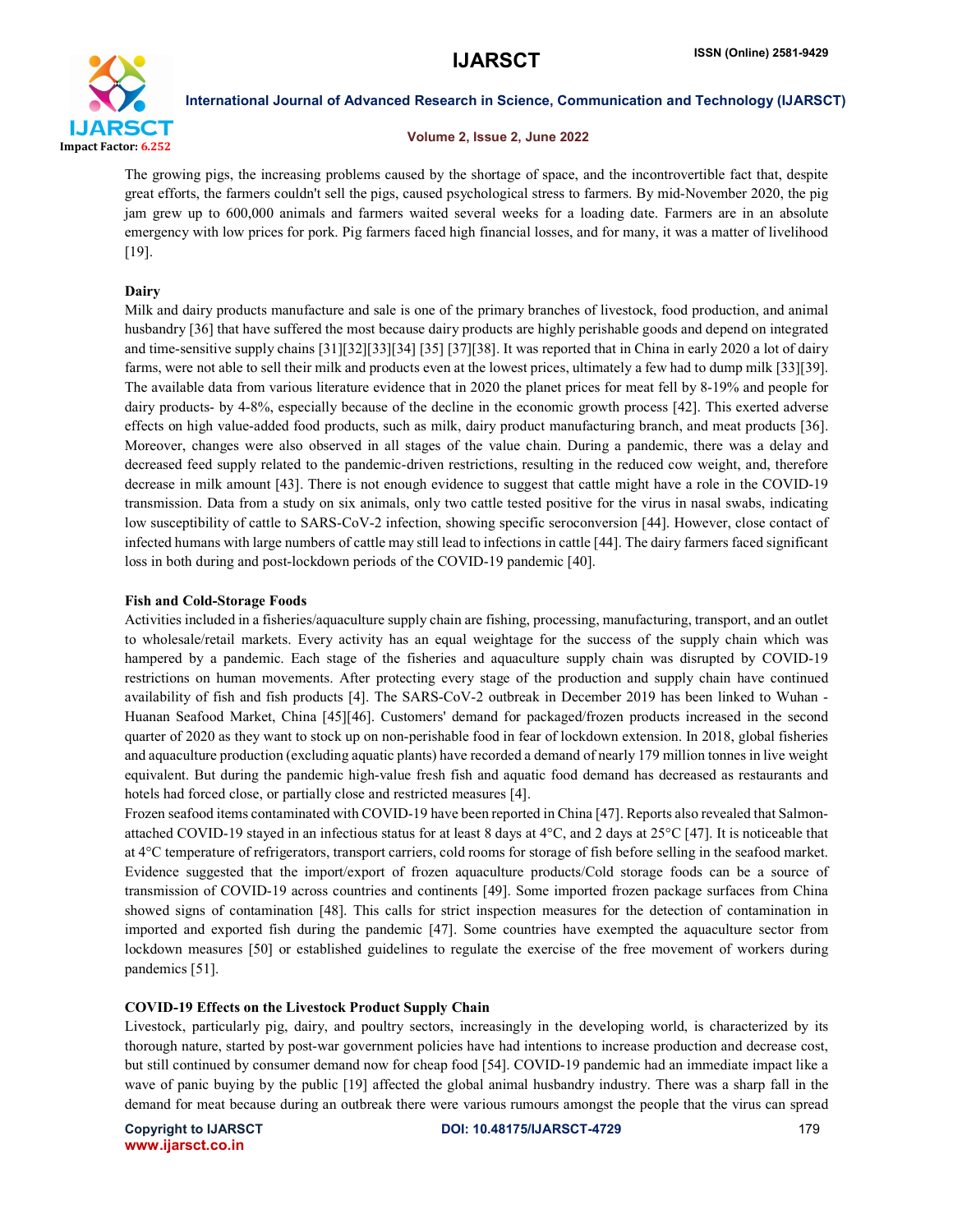

### Volume 2, Issue 2, June 2022

through the animal's meat. However, CDC (Centres for Disease Control & Prevention) declared that coronavirus is transmitted via direct contact with humans, and not via livestock. The regional demand for chicken and meat were decreased as there was an increasing rate of virus spread. It has also been witnessed that the people were opting for the jackfruit as the replacement for chicken and mutton. Whereas, hampered food chain services including restaurants had affected the market growth (OMRP report, 2020). The disruption of the logistical channel and drop in demand was reducing sales and lowering prices. As a result of limited markets access and slaughterhouses/processing plants, farmers have kept their stock longer or dumped milk, meat or products burdened them with higher production costs or important losses [4].

### Reduced Access to Animal Feeds

COVID-19 exposure and transmission risk of COVID-19 via contact with livestock like chickens, ducks, poultry, pigs, cattle, or through consumption of contaminated food are currently considered negligible [55][56]. However, concerns were raised about transmission through the consumption of aquatic animals- finfish, crustaceans, mollusks, and amphibians [57]. Physical distancing and additional personal protective equipment to avoid transmission were reducing the working efficiency of feed enterprises. Exports/imports of animal feed at the international level cease the supply of basic raw materials that are important for raising and fostering animals [58] which included a mixture of carbohydrates, proteins, fats, minerals, and vitamins. Argentina is the world leader in soybean meal exports, and had reduced exports of soybean, an important animal feed ingredient, to half for feed manufacturing factories [59][60]. Movement restrictions also affected the ability to feed farm animals [61]. International and regional restrictions have naturally led to increased costs of animal feed ingredients, which impacted animal farms. Dairy feed prices were raised by 3.7% in Bangladesh [62]. The prices of key animal feed ingredients have increased by 15% in India and many regions in Africa due to pandemics [42]. In the UK, the prices of soymeal, molasses, wheat corn, and some important animal feed had increased due to COVID-19 (Department for Environment, Food & Rural Affairs, 2020). Import restrictions have an adverse impact on areas to sustain production or rely on meat and dairy imports for consumption [61]. Live animal markets closure in many countries were in turn resulted in small-scale producers cannot sell their goods.

### Reduction of animal production/Access to Market and Consumers

During a pandemic, essential livestock farming materials were largely unavailable. These include frozen semen aliquots for artificial insemination of livestock, replacement stocks (like piglet's day-old chicks, heifers, gilts), equipment (milking machines, manufacturing equipment), and animal feed additives (like vitamins, minerals, antibiotics) [4][59][55]. Veterinary healthcare services and other animal health preventative services had greatly reduced during the pandemic [63]. This caused significant delays in the diagnosis and treatment of diseases. The reductions and delays resulted in halting the progress in the prevention, control, and eradication of different animal and zoonotic diseases. As zoonotic diseases have an impact on humans, the pandemic-triggered disruptions endangered human health in addition to animal health. Moreover, COVID-19 has severely impacted animal health extension services, food safety inspections, and disease surveillance efforts which were important to prevent the spread of zoonotic and infectious diseases that jolt human/animal health [4][63]. The closure of animal markets and restrictions on export and import operations have deprived livestock producers of precious local and global marketing opportunities [59]. As well, mediators who collect animals, animal products, and by-products, and then process or sell them have hit hard, which caused farmers to disrupt links to important buyers [4]. This leads to a sharp decline in the processing and slaughtering of animals which further added to the huddle in the livestock market [19]. This had affected both animals and animal products such as milk, eggs, meat, and others. Some farmers had to cull their animals or dump their animal products such as milk, which caused them significant economic losses. According to the FAO, these losses were severe for women, unable to obtain the nutrients needed by their small ruminants and poultry [4].

### Shortage of labour

The pandemic disrupted a wide-scale market impacted the workforce and caused staff shortages and layoffs associated with animal production [64]. Labour layoffs were increased, due to confinement measures, travel barriers for migrant workers for extended periods of lockdown, and also because of financial issues for farmers, (Virginia Agricultural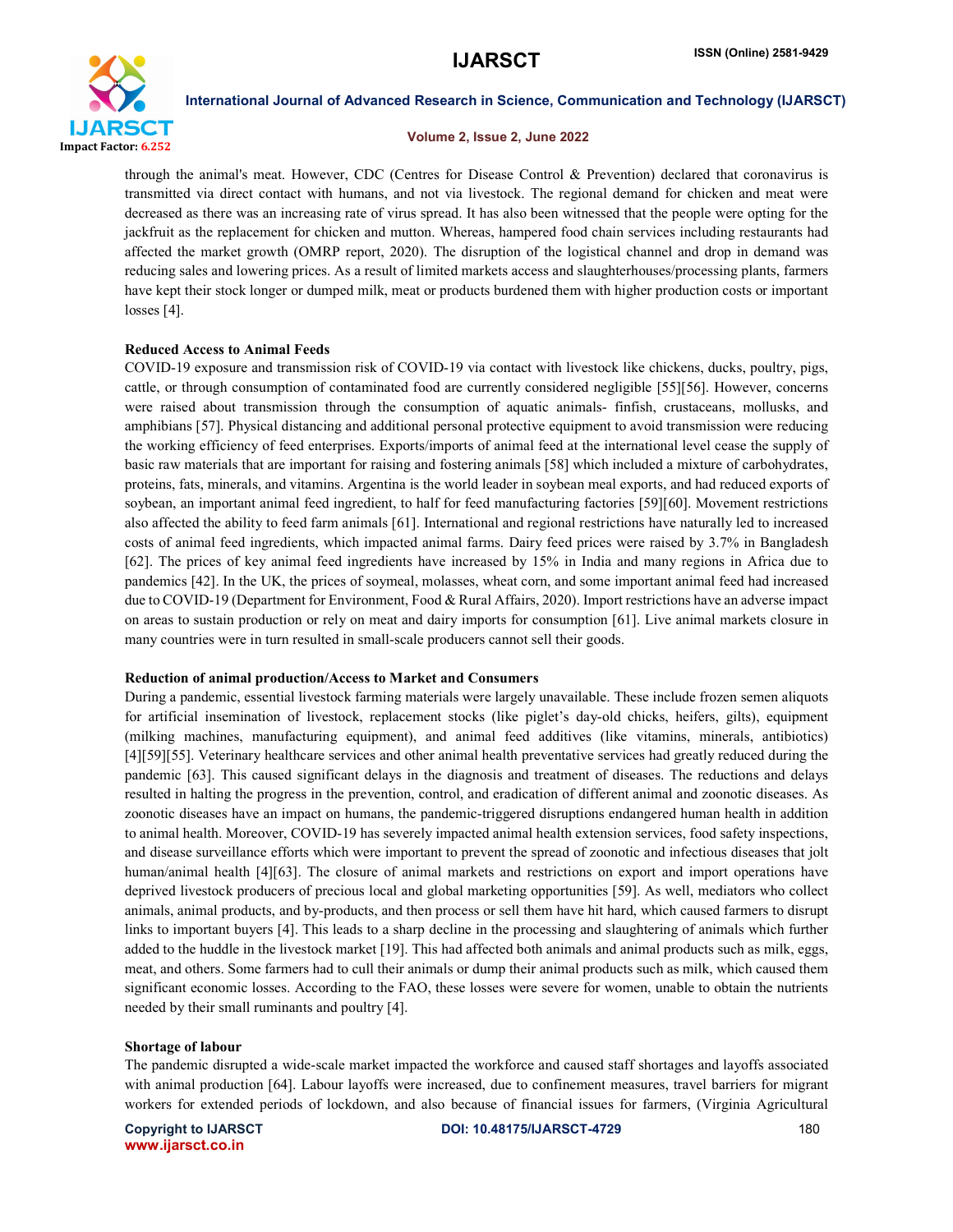

## Volume 2, Issue 2, June 2022

Research and Extension Centres, 2020) [19]. Many of them had to return to their home during the lockdown and other rules that were implemented during the pandemic [65]. Other reasons for the shortage of labour include quarantine, sick leave, and child care resulting in a 30% absence rate in some slaughterhouses in France and similar issues in some countries in Asia and Africa [4]. Owing to these and to other factors, the process to bring animals and animal products to local or global markets faced the path of many hurdles. In India, the labour shortage leads to a 23% production loss of food grain (animal feed) [65]. Labour shortages were concerned with food insecurity and hunger concerns for daily wage workers in animal sectors [66]. Expecting a shorter duration lockdown due to COVID-19, the fishermen parked boats in the harbour areas. This created a huge influx of fishermen and workers left idle in congested dwellings lacking essential amenities like food, water, and electricity [74][75][76][41]. After the first lockdown, anticipating a prolonged effect of the pandemic, the fishermen and the migrant workers left (towards their native places) the harbour townships by stably parking the boats [77][78][79][41].

# COVID-19 Pandemic and Maintenance of Hygiene

The worldwide demand for animal husbandry products has been increasing in recent years because of the rapid growth of the population in many parts of the world [67]. However, working in slaughterhouses and meatpacking plants was considered a major risk for COVID-19 infection during the pandemic [68]. Workers in meat plants and slaughterhouses in Germany, England, Wales, and Portugal have reportedly been infected [68]. The outbreak led to the closure of the poultry/ slaughterhouse and the implementation of strict hygienic measures, along with health screening of employees, adding new bathing areas, and replacing disinfectants with stronger ones [68]. There is no scientific evidence suggesting that the virus has been transmitted by eating contaminated food [69] or can the virus grow/ multiply on the surface of food stored in a cupboard or freezer [70]. Still, there is the possibility that food animals and their products could become contaminated when handled by infected people that may shed the virus or through contaminated surfaces.

New data have shown that COVID-19, in certain environmental conditions could survive in plastic for up to 3 days, in stainless steel for 2 days, and in cardboard for 1-day at  $21-23^{\circ}C$  [71]; this represents a transmission risk and highlighted the need of hand-washing and maintaining hygiene. Guidelines to prevent risks of COVID-19 have been provided by WHO, FAD, the European Food Safety Authority (EFSA), and the German Federal Institute for Risk Assessment (BfR). Along with that, industry and food business operators have taken steps forward the boosting measures for personal and food hygiene principles, in refresher training to help food workers reduce the risk of contamination with the virus on food surfaces and packaging materials. Nevertheless, the food industry has still been affected by facility closures [72] and numerous outbreaks [73].

# Recommendations for Animal Producers

Recommendations for animal producers during the COVID-19 pandemic.

|                               | <b>Recommendations</b>                             |
|-------------------------------|----------------------------------------------------|
| Human Health Care and hygiene | Vaccinations                                       |
|                               | Frequent hand washing                              |
|                               | Disinfectants for all employees.                   |
|                               | Use personal protective equipment                  |
|                               | Monitor worker's health and symptoms.              |
| Animal Health Care            | Vaccinations of animals                            |
|                               | Constant evaluation of prevalent diseases          |
|                               | Seek help from veterinary healthcare professionals |
| Farm Environment              | Disinfect environment, equipment, and all surfaces |
|                               | Following the all-in and all-out system            |
|                               | Separate farm animals from wild animals            |
|                               | Limit adding new animals to the herd               |
|                               | Limit human access to the minimum                  |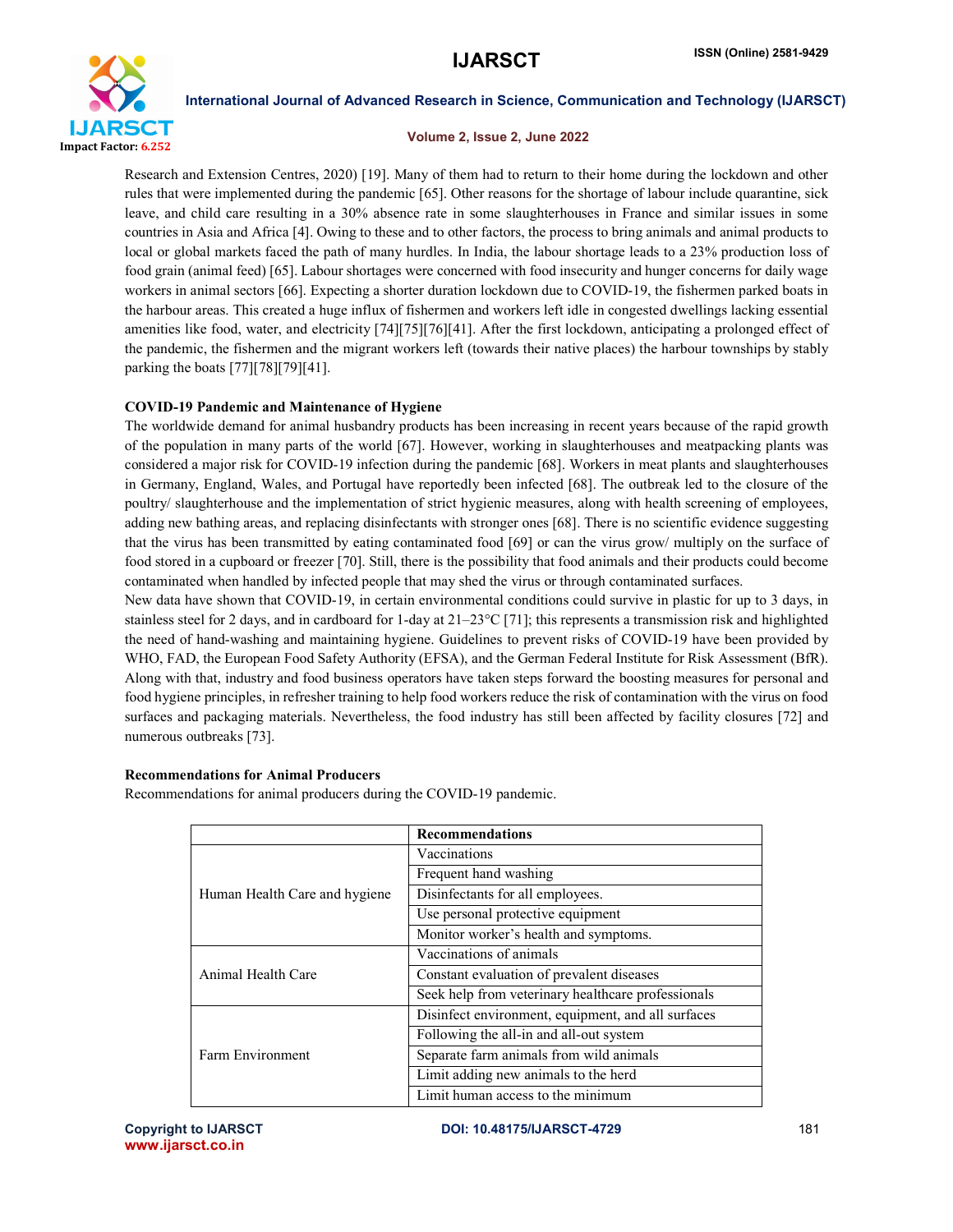

### Volume 2, Issue 2, June 2022

# III. CONCLUSION

This review provides an insight impact of COVID 19 on the sectors of animal husbandry, workforce, product, and supply food chain. Pandemic really hit hard on the animal husbandry and will need several years together to overcome. There is a rapidly growing body of literature on this topic and hopefully, it will help for further review on the topic. Only once this pandemic end, one will be able to assess the health, social and economic impact of this global disaster as a whole hence those dealt in this review may change and or will be explained different way in the future up on the full understanding of the disease and its control has got its reach. We should be able to learn lessons especially in terms of public and global health for any future similar pandemics with one health approach.

### **REFERENCES**

- [1] Simianer H. & Reimer C. "COVID-19: a "black swan" and what animal breeding can learn from it." Animal Breeding Group, Center of Integrated Breeding Research, University of Goettingen, Goettingen, DE 2021: 57 - 59.
- [2] Taubenberger JK. & Morens DM. "1918 influenza: the mother of all pandemics." Emerging Infectious Diseases 12 (2006): 15-22.
- [3] Dawood FS., Iuliano AD., Reed C., Meltzer MI., Shay DK., Cheng PY., et al. "Estimated global mortality associated with the first 12 months of 2009 pandemic influenza A H1N1 virus circulation: a modelling study." The Lancet Infectious diseases 12 (2012): 687 - 695.
- [4] FAO. Mitigating the impacts of COVID-19 on the livestock sector, policy brief developed by FAO's Animal Production and Health Division. 2020.
- [5] Ehrlich P. The Population Bomb. New York: Sierra Club-Ballantine Books, 1968.
- [6] Pingali PL. "Green revolution: Impacts, limits, andthe path ahead." Proceeding of the National Academy of Sciences, U.S.A. 109 (2012): 12302 - 12368.
- [7] UN. "World Population Prospects 2019: Highlights (ST/ESA/SER.A/423)." 2019. Rome: United Nations, Department of Economic and Social Affairs, Population Division.
- [8] FAO IFAD UNICEF, WFP, WHO. "The State of Food Security and Nutrition in the World 2017: Building Resilience for Peace and Food Security." 2017. <http://www.fao.org/3/a-i7695e.pdf>.
- [9] 9) Ritchie H., & Roser M, Micronutrient Deficiency, 2019. <https://ourworldindata.org/micronutrientdeficiency source=scribd>.
- [10] Vale B., Lopes A P. Fontes Md.,et al."Bats, pangolins, minks & other animals villains or victims of SARS-CoV-2? ." Veternary Research Communications 45 (2021): 1 - 19.
- [11] Tazerji SS., Duarte PM., Rahimi P., Shahabinejad F., Dhakal S., Malik YS., et al. "Transmission of severe acute respiratory syndrome coronavirus 2 (SARS-CoV-2) to animals: An updated review." Journal of Translational Medicine 18 (2020): 1 - 11.
- [12] IBPES. Global Assessment Report on Biodiversity and Ecosystem Services of the Intergovernmental Science-Policy Platform on Biodiversity and Ecosystem Services, eds E. S. Brondizio, J. Settele, S. Díaz, and H. T. Ngo Bonn (Germany: IPBES secretariat). 2019. <https://ipbes.net/global-assessment>.
- [13] IPCC. Special Report on Climate Change and Land., eds P. R. Shukla, J. Skea, E. C. Buendia, V. Masson-Delmotte, H.-O. Pörtner, D. C. Roberts, et al. (Geneva: Intergovernmental Panel on Climate Change). 2019.
- [14] UNEP. Emission Gap Report 2019. Nairobi: United Nations Environment Programme. 2019. <https://wedocs.unep.org/bitstream/handle/20.500.11822/30797/EGR2019.pdf?sequence=1&isAllowed=y>.
- [15] Sigsgaard T. & Balmes J. "Environmental effects of intensive livestock farming." American Journal of Respiratory and Critical Care Medicine 196 (2017): 1092 - 1093.
- [16] Smit LAM., & Heederik D., "Impacts of intensive livestock production on human health in densely populated regions. 1, 272–277." GeoHealth 1 (2017): 272 - 277.
- [17] Laborde D., Martin WJ., Swinnen J., & Vos R., "COVID-19 risks to global food security." Science 2020: 500 502.
- [18] Baptista J. et al. "Impact of the COVID-19 Pandemic on the Welfare of Animals in Australia." Frontiers in veterinary science 7 (2021): 1 - 9.
- [19] Marchant-Forde JN. & Boyle LA. "COVID-19 Effects on Livestock Production: A One Welfare Issue." Frontier in Veterinary Science 7 (2020): 1-16.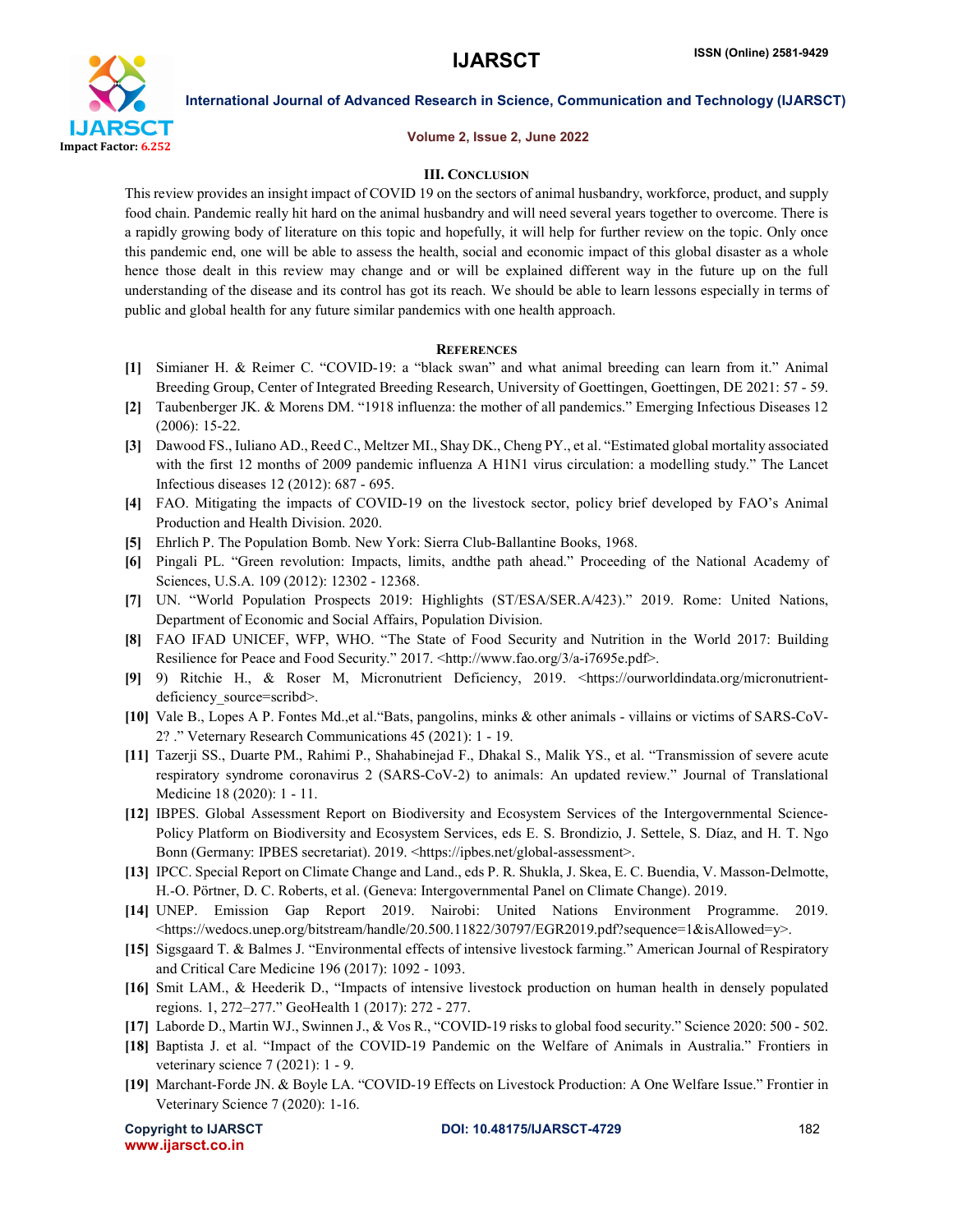

### Volume 2, Issue 2, June 2022

- [20] Good K. As COVID-19 Slows Meat Processing, Meat Shortages a Growing Concern; Livestock Producers Face Tough Choices. 2020. <https://farmpolicynews.illinois.edu/2020/04/as-covid-19-slows-meat-processing-lives >.
- [21] Huffstutter PJ. U.S. Dairy Farmers Dump Milk as Pandemic Upends Food Markets. 2020. <https://www.weforum.org/agenda/2020/04/dairy-milk-pandemic-supply-chains>.
- [22] Barrett R. Wisconsin Farmers Forced to Dump Milk as Coronavirus Slams a Fragile Dairy Economy. 2020.  $\lt$ https://www.jsonline.com/story/money/2020/04/01/coronavirus-forces-dairy-farmers-dump-milk-wisconsincovid-19/5108609002/>.
- [23] Gupta SD., Hoque MA., Fournié G., & Henning J., "Patterns of Avian Influenza A (H5) and A (H9) virus infection in backyard, commercial broiler and layer chicken farms in Bangladesh." Transboundary and Emerging Diseases 68 (2021): 137 - 151.
- [24] Singh G. The lockdown has brought many pig production businesses to a complete halt as the movement of animals comes under government restrictions. 2020. <https://www.thepigsite.com/articles/times-are-tougher-than-ever-forpig-farmers-in-indias-covid-19-lockdown>.
- [25] Millet S., De Smet S., Knol E., Trevisi P., Vigors S., Van Meensel J., "How two concurrent pandemics put a spoke in the wheel of intensive pig production." Animal Frontries 11.1 (2021): 14 - 18.
- [26] McEwan, K., Marchand L., Shang M., Bucknell D., "Potential implications of COVID-19 on the Canadian pork industry." Canadian Journal of Agriculture Economics 68.2 (2020): 201 - 206.
- [27] Hafez HM. & Attia YA. "Challenges to the poultry industry: Current perspectives & strategic future after the COVID-19 outbreak." Frontiers in Veterinary Science 7 (2020): 1 - 16.
- [28] Hamid MA., Rahman MA., Ahmed S., Hossain KM., "Status of Poultry Industry in Bangladesh and the Role of Private Sector for its Development." Asian journal of Poultry Science 11.1 (2017): 1 - 13.
- [29] Høg E., Fournie G., Hoque MA., Mahmud R., Pfeiffer DU., Barnett T., "Competing biosecurity and risk rationalities in the Chittagong poultry commodity chain. Bangladesh." Biosocieties 14.3 (2019): 368 - 392.
- [30] Hafez HM., Attia YA. , Bovera F., El-Hack MEA., Khafaga AF., & de Oliveira MC.,. "Influence of COVID-19 on the poultry production and environment." Environmental Science and Pollution research International 28.33 (2021): 44833 - 44844.
- [31] BBC News. Coronavirus: Why Canada dairy farmers are dumping milk. 06 04 2020. <https://www.bbc.com/news/ world-us-canada-52192190>.
- [32] Drury C. Coronavirus: Dairy farmers throwing thousands of litres of milk away as demand dries up in lockdown. 09 04 2020. <https://www.independent.co.uk/news/health/coronavirus-dairy-milk-farmers.html>.
- [33] Jin X. Difficult to sell milk during the pandemic: Dairy farmers in 13 provinces are dumping milk. 10 02 2020. <http://finance.ifeng.com/c/7tx80Sw0zTK (in Chinese)>.
- [34] Li S. Correlation analysis of the COVID-19 pandemic's impacts on the dairy industry. 15 05 2020. <https://wiki.antpedia.com/-2366059-news (in Chinese)>.
- [35] Marshall A. Why farmers are dumping milk, even as people go hungry. 23 04 2020. <https://www.wired.com/story /why-farmers-dumping-milk-people-hungry>.
- [36] Hambardzumyana G. & Gevorgyan S. "The impact of COVID-19 on the small and medium dairy farms and comparative analysis of customers' behavior in Armenia." Future Foods 5 (2022): 1 - 7.
- [37] Skerritt J. & Hirtzer M. Dairy cows are being sent to slaughter as demand for milk plummets. 08 05 2020. <https://time.com/5834062/dairy-cows-slaughtered/>.
- [38] Weersink A., von Massow M., McDougall B., "Economic houghts on the potential implications of COVID-19 on the canadian dairy and poultry sectors." Canadian Journal of Agriculture Economics 68 (2020): 195 - 200.
- [39] Qingbin W., Chang-quan L.,Yuan-feng Z., Kitsos A., Cannella M., Shu-kun W., Lei H.,. "Impacts of the COVID-19 pandemic on the dairy industry: Lessons from China &United States and policy implications." Journal of integrative agriculture 19.12 (2020): 2903 - 2915.
- [40] Thejesh S., Das A., Gururaj M., Khalandar S., Somasekaran S., Muniandy S., "Economic impact of COVID-19 pandemic on dairy farmers of Karnataka." Indian Journal of Animal Sciences 92.1 (2022): 126 - 131.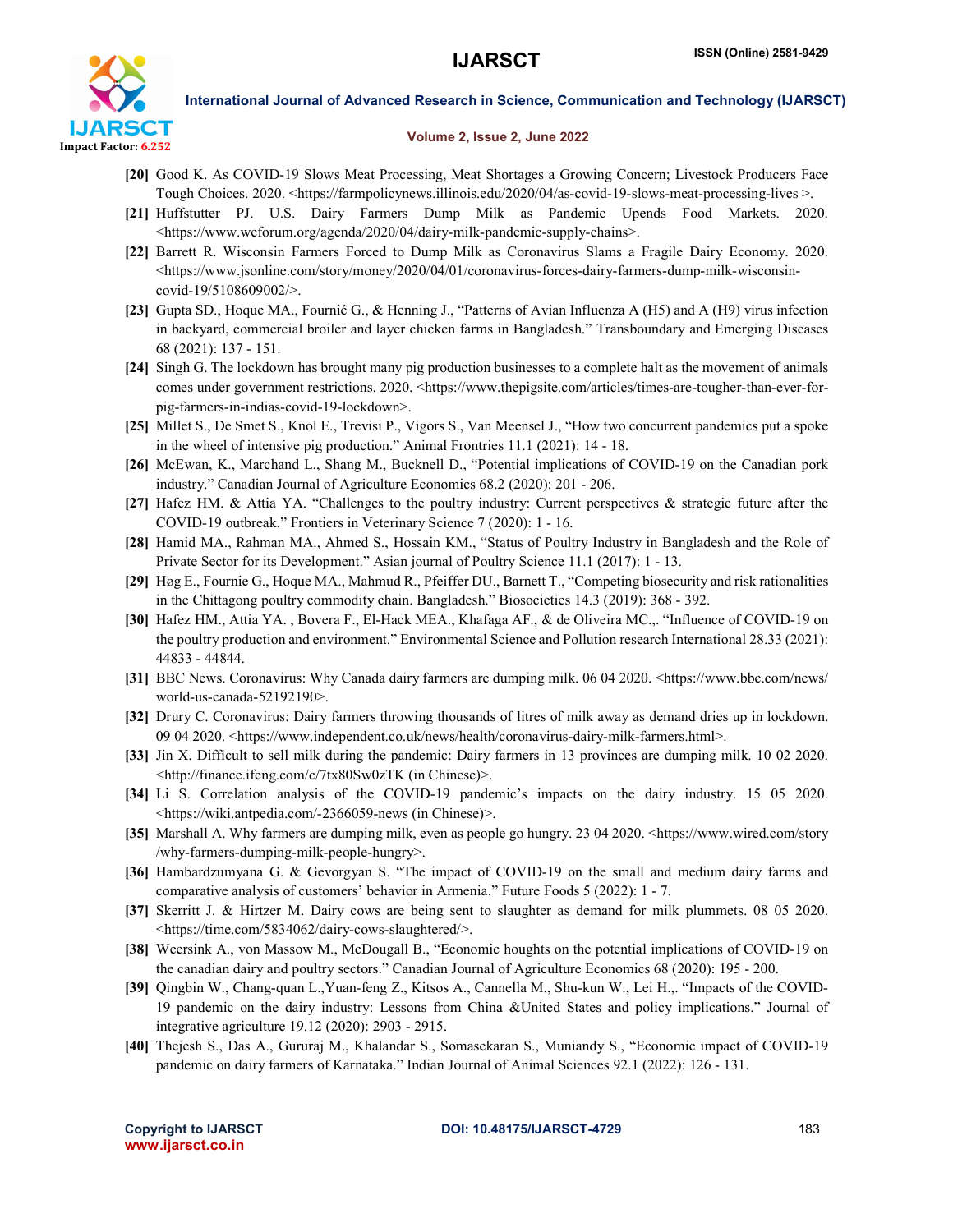

# Volume 2, Issue 2, June 2022

- [41] Avtar R.. Singh D., Umarhadi DA., Yunus AP., Misra P., Desai PN., Kouser A., Kurniawan TA., Phanindra K.,. "Impact of COVID-19 Lockdown on the Fisheries Sector: A Case study from three harbors in Western India." Remote Sensing 13 (2021): 183.
- [42] Elleby C., Domínguez I.P., Adenauer M., Genovese G. "Impacts of the COVID-19 pandemic on the global agricultural markets." Environmental and Resource Economics 76 (2020): 1067 - 1079.
- [43] Hussain S., Hussain A., Ho J., Sparagano OA., Zia UUR.,. "Economic and social impacts of COVID-19 on animal welfare and dairy husbandry in Central Punjab, Pakistan." Frontiers in Veterinary Science 7 (2020): 1 - 5.
- [44] Ulrich L., Wernike K., Hoffmann D., Mettenleiter TC., Beer M., "Experimental infection of cattle with SARS-CoV-2." Emerging Infectious Diseases 26.12 (2020): 2979 - 2981.
- [45] Zhu N., Zhang D., Wang W., Li X., Yang B., Song J., Zhao X., et al. "China novel coronavirus investigating and research team. A novel coronavirus from patients with pneumonia in China, 2019." New England Journal of Medicine 382.8 (2020): 727 - 733.
- [46] Ashour HM., Elkhatib WF., Rahman M., Elshabrawy HA.,. "Insights into the recent 2019 novel coronavirus (SARS-CoV-2) in light of past human coronavirus outbreaks." Pathogens 9.3 (2020): 186.
- [47] Dai M., Li H., Yan N., Huang J., Zhao L., Xu S., Wu J., et al. "Long-term survival of SARS-CoV-2 on salmon as a source for international transmission." The Journal of Infectious Diseases 223.3 (2021): 537 - 539.
- [48] Liu P., Yang M., Zhao X., Guo Y., Wang L., Zhang J., Lei W., Han W., et al. "Cold-chain transportation in the frozen food industry may have caused a recurrence of COVID-19 cases in destination: Successful isolation of SARS-CoV-2 virus from the imported frozen cod package surface." Biosaf Health 2.4 (2020): 199 - 201.
- [49] Han S., Roy PK., Hossain MI., Byun KH., Choi C., Ha SD., "COVID-19 pandemic crisis and food safety: Implications and inactivation strategies." Trends in Food Science & Technology 109 (2021): 25 - 36.
- [50] Ramsden N., & Harkell L., India exempts aquaculture from lockdown with extension expected. 13 April 2020. <https://www.undercurrentnews.com/2020/04/13>
- [51] EUR-Lex. "Communication from the Commission to the European Parliament, the Council, the European Economic and Social Committee and the Committee of the Regions a new Circular Economy Action Plan for a cleaner and more competitive Europe." 2020. EUR-Lex. <https://eur-lex.europa.eu/legal-content/EN/TXT>.
- [52] Mahdy MA., Younis W., Ewaida Z., "An overview of SARS-CoV-2 and animal infection." Frontiers in Veterinary Science 7 (2020): 596391.
- [53] Hobbs EC. & Reid TJ. "Animals and SARS‐CoV‐2: Species susceptibility and viral transmission in experimental and natural conditions, and the potential implications for community transmission." Transboundary and Emerging Diseases 19 (2020): 531 - 545.
- [54] Saitone TL. & Sexton RJ. "Agri-food supply chain: evolution and performance with conflicting consumer and societal demands." European Review of Agriculture Economics 44 (2017): 634-657.
- [55] CDC. Food Safety and Coronavirus Disease 2019 (COVID-19). 2020. <https://www.cdc.gov/foodsafety/newsletter/ food-safety-and-Coronavirus.html>.
- [56] Mardones FO., Rich KM., Boden LA., Moreno-Switt AI., Caipo ML., et al. "The COVID-19 Pandemic and Global Food Security." Frontiers in Veterinary Science 7 (2020): 1 - 8.
- [57] Bondad-Reantaso MG., Mackinnon B., Bin H., Jie H., Tang-Nelson K., Surachetpong W., et al. "Viewpoint: SARS-CoV-2 (the cause of COVID-19 in humans) is not known to infect aquatic food animals nor contaminate their products." Asian Fisheries Science 33 (2020): 74 - 78.
- [58] Deeh PBD., Kayri V.,Orhan C., Sahin K.,. "Status of Novel Coronavirus Disease 2019 (COVID-19) and Animal Production." Frontiers in Veterinary Science 7 (2020): 1 - 12.
- [59] Hashem NM., González-Bulnes A., Rodriguez-Morales AJ.,. "Animal welfare and livestock supply chain sustainability under the COVID-19 outbreak: An overview." Frontiers in Veterinary Science 7 (2020): 582528.
- [60] Seleiman MF., Selim S., Alhammad BA., Alharbi BM., Juliatti FC., "Will novel coronavirus (Covid-19) pandemic impact agriculture, food security and animal sectors?" Bioscience Journal 36 (2020): 1315 - 1326.
- [61] Quinn C. China Suspends U.S. Poultry Imports After Coronavirus Outbreak at Tyson Plant. 22 June 2020.  $\lt$ https://foreignpolicy.com/2020/06/22/china-tyson-poultry-imports-after-mass-coronavirus-tonnies-germanyrussia-nuclear-kiribati>.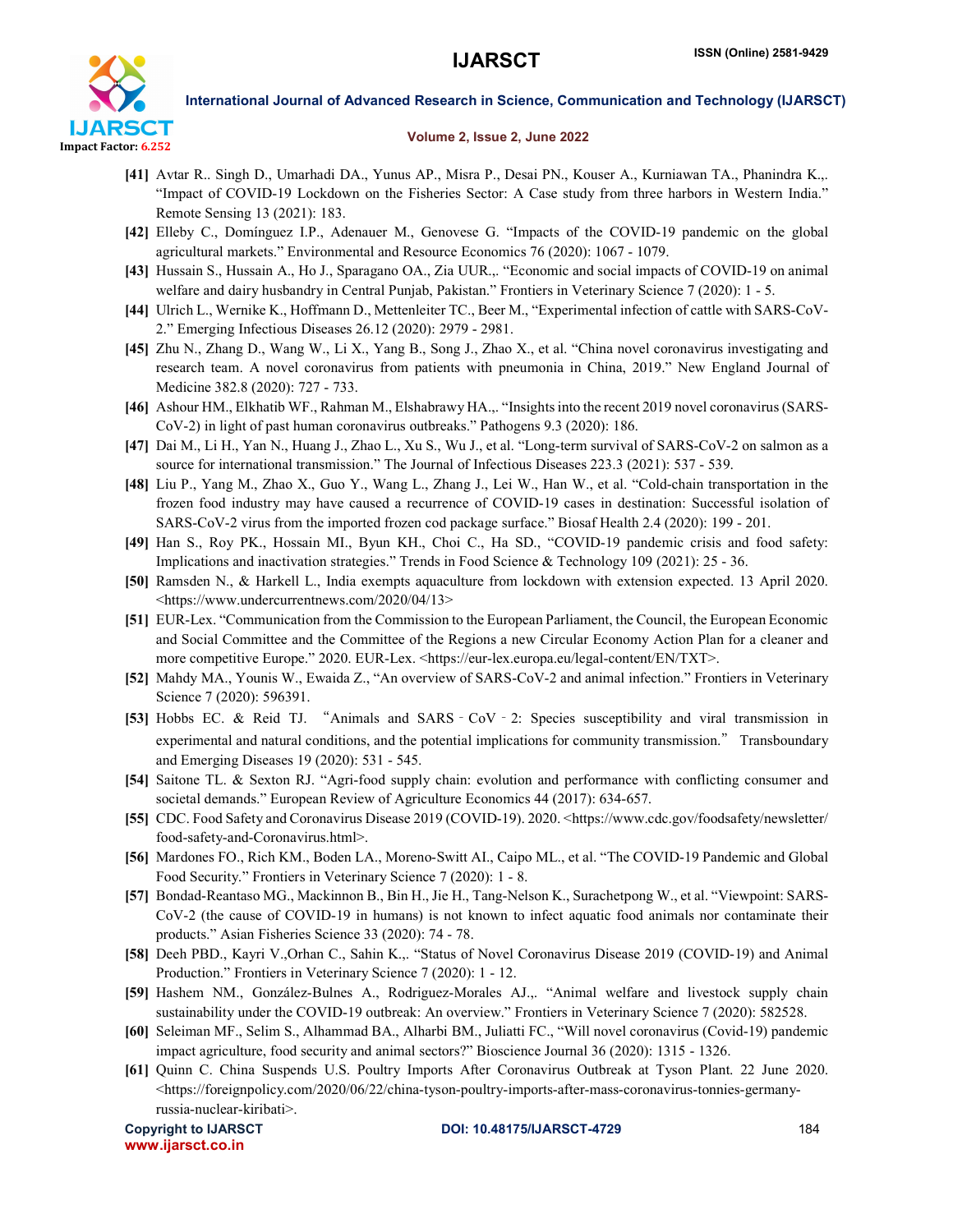

## Volume 2, Issue 2, June 2022

- [62] Uddin MM., Akter A., Khaleduzzaman ABM., Sultana MN., Hemme T., "Application of the Farm Simulation Model approach on economic loss estimation due to Coronavirus (COVID-19) in Bangladesh dairy farms strategies, options, and way forward." Tropical Animal Health and Production 53 (2021): 1 -12.
- [63] Gortázar C. & de la Fuente J. "COVID-19 is likely to impact animal health." Preventive Veterinary Medicine 180 (n.d.): 105030.
- [64] Biswal J.,Vijayalakshmy K., Rahman H.,."Impact of COVID-19 and associated lockdown on livestock and poultry sectors in India." Veterinary World 13 (2020): 1928 - 1933.
- [65] Shirsath PB., Jat ML., McDonald AJ., Srivastava AK., Craufurd P., Rana DS., et al. "Agricultural labor, COVID-19, and potential implications for food security and air quality in the breadbasket of India." Agricultural Systems 185 (2020): 102954.
- [66] Mottaleb KA., Mainuddin M., Sonobe T., "COVID-19 induced economic loss and ensuring food security for vulnerable groups: Policy implications from Bangladesh." PLoS One 15 (2020): https://doi.org/10.1371/journal. pone.0240709.
- [67] Sanchez-Sabate R. & Sabate J. "Consumer attitudes towards environmental concerns of meat consumption: A systematic review." International Journal of Environmental Research and Public Health 16.7 (2019): 1220.
- [68] Middleton J., Reintjes R., Lopes H., Meat plants—a new front line in the covid-19 pandemic. 2020. <https://www.bmj.com/content/bmj/370/bmj.m2716.full.pdf>.
- [69] WHO, "COVID-19 &Food Safety:Guidance for Food Businesses:Interim Guidance" 2020.
- [70] Desai AN.& Aronoff DM."Food safety and COVID-19. JAMA. (2020) 323:1982." 2020.
- [71] van Doremalen N., Bushmaker T., Morris DH., Holbrook MG., Gamble A., Williamson BN., et al. "Aerosol and surface stability of SARS-CoV-2 as compared with SARS-CoV-1." The New England Journal of Medicine 382 (2020): 1564 - 1567.
- [72] McCarthy R. & Danley S. "Map: COVID-19 Meat Plant Closures." 2020. <https://www.meatpoultry.com/articles/ 22993-covid-19-meat-plant-map>.
- [73] Douglas L. Covid-19 Shows No Sign of Slowing Among Food-System Workers. 2020. <https://thefern.org/covid-19-shows-no-sign-of-slowing-among-food-system-workers>.
- [74] Patil NR., & Peter T., "National Fishworkers Forum's (NFF) Communication with Minister of State for the Ministry of Fisheries,Animal Husbandry & Dairying, Government of India." 2020. National Fishworkers Forum. <https://nffindia.org/wp/category>.
- [75] Jamwal N. Lockdown Enforced When They Were at Sea—So More Than a Lakh of Fishers Now Wait in Deep Waters. 2020. <https://en.gaonconnection.com/lockdown-enforced-when-they-were-at-sea-so-lakhs-of-fishersnow-wait-in-deep waters>.
- [76] Vohra S. India's Lockdown Has Put 16 million Fisherfolk Out of Business. Here's How They're Coping. 2020.  $\langle$ https://scroll.in/article/959062/indias-lockdown-has-put-16-million-fisherfolk-out-of-business-heres-how-theyrecoping>.
- [77] Roshan M. "A Study of Migrant Fishers from Andhra Pradesh in the Gujarat Marine Fishing Industry; International Collective in." International Collective in Support of Fishworkers (2017): 1 -50.
- [78] Khakhariya N. "25K Fishermen Stranded in Boats in Gujarat Coasts." 2020. <https://timesofindia.indiatimes.com /city/rajkot/25k-fishermen-stranded-in-boats-in-guj>.
- [79] Satheesh S. Indian Fishermen Stranded at Ports Amid Coronavirus Lockdown. 26 04 2020. <https://www.aljazeera.com/news/2020/4/26/indian-fishermen-stranded-at-ports>.
- [80] Domańska-Blicharz K., Woźniakowski G., Konopka B., Niemczuk K., Welz M., Rola J., et al. "Animal coronaviruses in the light of COVID-19." Journal of Veterinary Research 64 (2020): 333 - 345.
- [81] Orion Market Research Private Limited. "Impact of COVID 19 on the Global Animal Husbandry Market ID: 5013478." 2020.
- [82] Roberts JR., Souillard R., Bertin J., "Avian diseases which affect egg production and quality." Nys Y., Bain M., Van Immerseel F., Improving the safety and quality of eggs and egg products. Cambridge, UK: Woodhead Publishing Limited, 2011. 373 - 393.